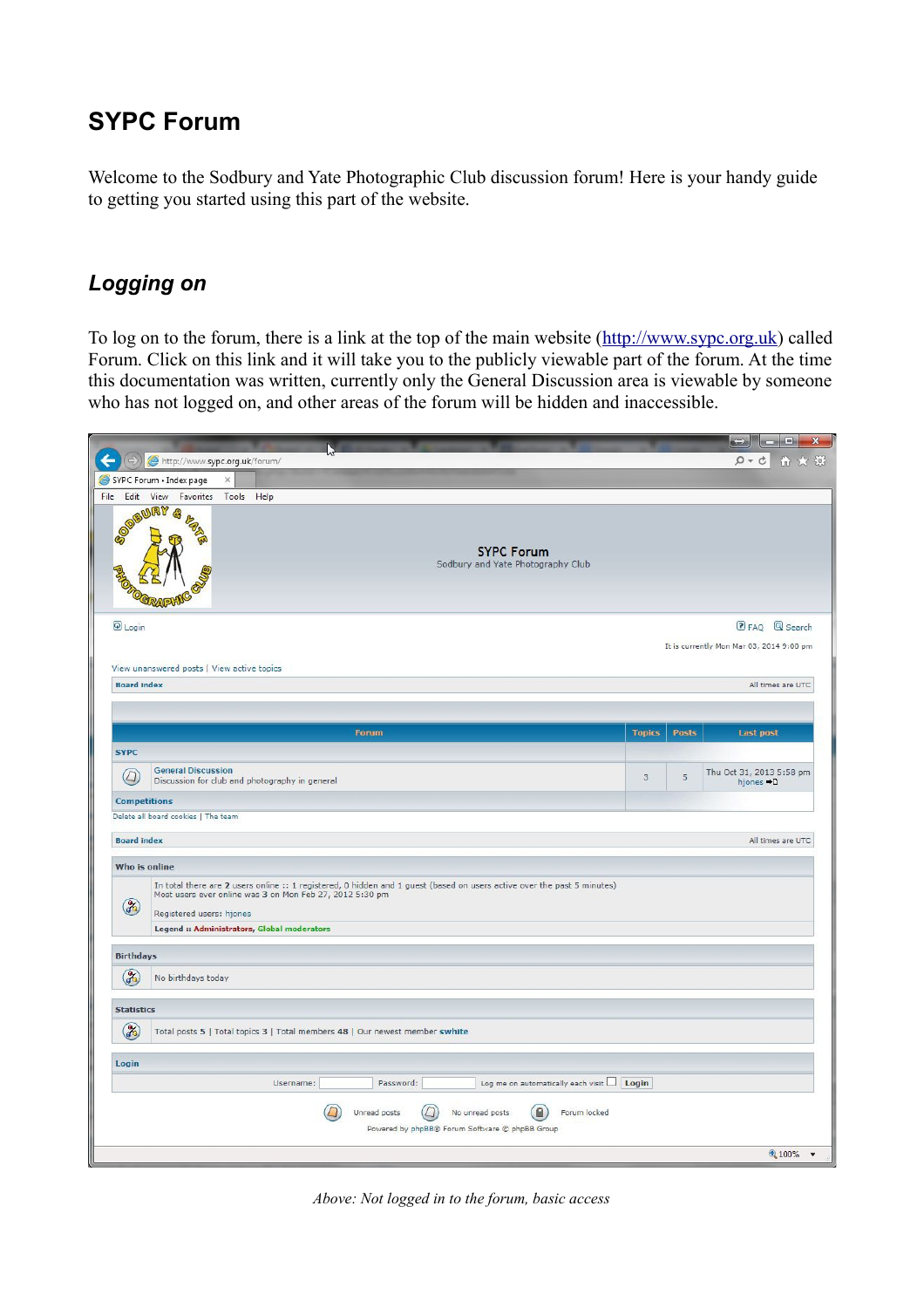Underneath the logo in the top left, click on the Login link, or, at the bottom of the page, there is a login box that you can enter your user name and password. If you do not want to type in your password every time, you can tell the forum to remember your details.

The forum will tell you if you have been successfully logged in, and will prompt you to continue. Once you continue, you should see more areas of the forum available.

Please note: Not everyone will have access to all areas, for example there may be areas only accessible to the committee, or for specific competitions such as the Kingswood Salver. As time goes by and we identify the requirements of the club, these access permissions will be modified as necessary.



*Above: Logged in, access to more areas of the forum*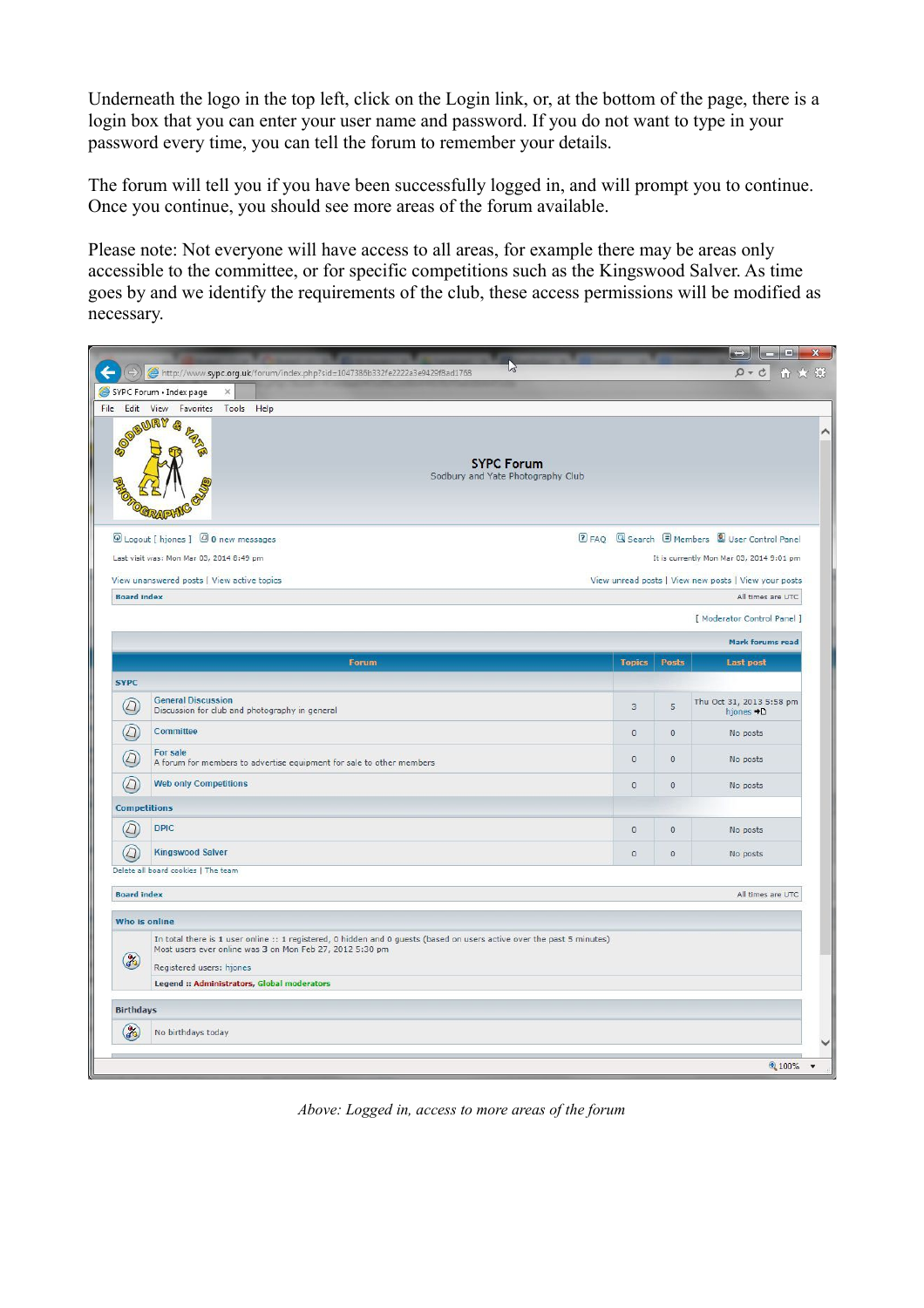## *Viewing and responding to discussions*

Now that you are logged in, you can view the forums available to you. The forums are designed to allow similar related topics to be grouped together, and most of the forums are self-explanatory as to the types of discussions we are encouraging in that forum.

For example, click on the General Discussion forum, and you will see a list of topics which you can read, and if desired, respond to with your own comments. If you wish to start a new topic, you will be able to click on the New Topic button above or below the list of topics, and you will be prompted for the necessary details to start a new topic.

To reply to an existing topic, view the topic you want to reply to, and you will be able to use the Reply button at the top or bottom to make a comment.

If you want to reply to a specific comment within the topic, each comment has a quote button wich will allow you to quote that reply.

#### *Reporting spam or abusive posts*

While we have made the best efforts possible to prevent spam posts, and we're all sensible adults, there may be occasions where a post needs to be reported to a moderator. Each post has a red exclamation mark on the bottom right which you can click and specify why you are reporting it. The necessary action can then be taken by a moderator.